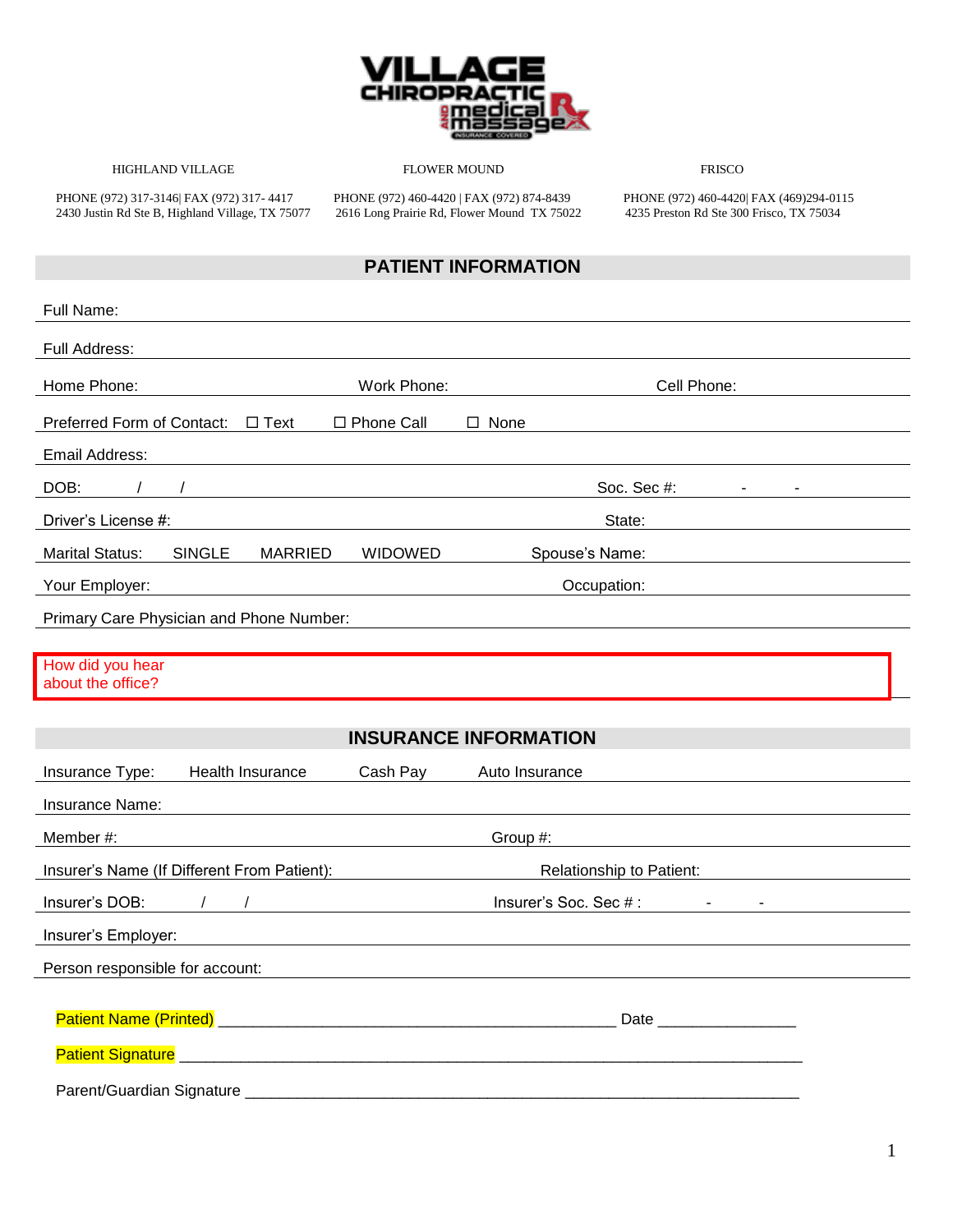#### Patient Name: \_

1. What are your current complaints:



- 2. Describe your symptoms:
- $\Box$  Sharp  $\Box$  Prickling  $\Box$  Shooting with Motion  $\Box$  Dull  $\Box$  Itchy  $\Box$  Stabbing with Motion  $\Box$  Diffused  $\Box$  Numbness  $\Box$  Electric with Motion  $\Box$  Achy  $\Box$  Tingling  $\square$  Burning  $\square$  Throbbing  $\square$  Shooting  $\square$  Stabbing  $\Box$  Stiffness  $\Box$  Sharp with Motion

\_\_\_\_\_\_\_\_\_\_\_\_\_\_\_\_\_\_\_\_\_\_\_\_\_\_\_\_\_\_\_\_\_\_\_\_\_\_\_\_\_\_\_\_\_

3. How long has the pain been going on? \_\_\_\_\_\_\_\_\_\_\_\_\_

| <b>Office Use Only</b><br><b>Treatment</b><br>$\Box$ TX1 – Acute/Symptomatic $\Box$ TX2 – Rehab/Repair<br>$\Box$ TX3 - Stability/Strength $\Box$ TX4 - Restorative/Extended |  |  |
|-----------------------------------------------------------------------------------------------------------------------------------------------------------------------------|--|--|
| <b>NOTES:</b>                                                                                                                                                               |  |  |
|                                                                                                                                                                             |  |  |
| Frequency: ________ X 8 Weeks                                                                                                                                               |  |  |
| <b>Provider Signature:</b>                                                                                                                                                  |  |  |
| Current Dx: ___________________ Onset Date: _____                                                                                                                           |  |  |

- 4. How often do you experience symptoms:
- $\Box$  Constant 76-100%
- □ Frequently 51-75%
- $\Box$  Occasionally 26-50%
- $\Box$  Intermittently 0-25%

5. Are your symptoms getting:

- Worse
- $\square$  Same
- $\square$  Better
- 6. The past **week** my pain has been a (0-10): \_\_\_\_\_\_\_
- 7. How did your problem begin?

8. Has your pain interfered with any of the following normal activities of daily living? (aggravating factors)  $\square$  Standing  $\square$  Sitting

\_\_\_\_\_\_\_\_\_\_\_\_\_\_\_\_\_\_\_\_\_\_\_\_\_\_\_\_\_\_\_\_\_\_\_\_\_\_\_\_\_\_

- $\Box$  Activity  $\Box$  Lifting
- $\square$  Laying  $\square$  Work
	-
- □ Prolonged Standing □ Stooping/Bending  $\square$  Exercise  $\square$  Golfing □ Movement □ Beaching Overhead
- $\Box$  Running  $\Box$  Stress
- -
	-
- $\square$  Travel  $\square$  Driving
	-
	-
	-
	-
	-
- □ Twisting □ Weather Changes
- $\square$  Computer  $\square$  Working Out
- Walking OTHER: \_\_\_\_\_\_\_\_\_

9. What alleviates your symptoms: \_\_\_\_\_\_\_\_\_\_\_\_\_\_\_\_\_

| 10. Review of Systems – Mark all that apply        |                         |  |
|----------------------------------------------------|-------------------------|--|
| $\square$ Fatigue                                  | $\Box$ Weight Loss      |  |
| □ Weight Gain                                      | $\Box$ Muscle Aches     |  |
| $\square$ Seasonal Allergies                       | $\Box$ Headache         |  |
| □ Muscle Weakness                                  | □ Neck Pain             |  |
| □ Upper Back Pain                                  | $\Box$ Mid Back Pain    |  |
| □ Low Back Pain                                    | $\Box$ Numbness         |  |
| $\Box$ Tingling                                    | $\Box$ Abnormal Posture |  |
| Any other medical conditions or symptoms you would |                         |  |
| like to discuss with our medical provider:         |                         |  |
|                                                    |                         |  |

11. Have you had any changes to your medical history or medications since your last visit?

\_\_\_\_\_\_\_\_\_\_\_\_\_\_\_\_\_\_\_\_\_\_\_\_\_\_\_\_\_\_\_\_\_\_\_\_\_\_\_\_\_\_\_\_\_ \_\_\_\_\_\_\_\_\_\_\_\_\_\_\_\_\_\_\_\_\_\_\_\_\_\_\_\_\_\_\_\_\_\_\_\_\_\_\_\_\_\_\_\_\_

\_\_\_\_\_\_\_\_\_\_\_\_\_\_\_\_\_\_\_\_\_\_\_\_\_\_\_\_\_\_\_\_\_\_\_\_\_\_\_\_\_\_\_\_\_ \_\_\_\_\_\_\_\_\_\_\_\_\_\_\_\_\_\_\_\_\_\_\_\_\_\_\_\_\_\_\_\_\_\_\_\_\_\_\_\_\_\_\_\_\_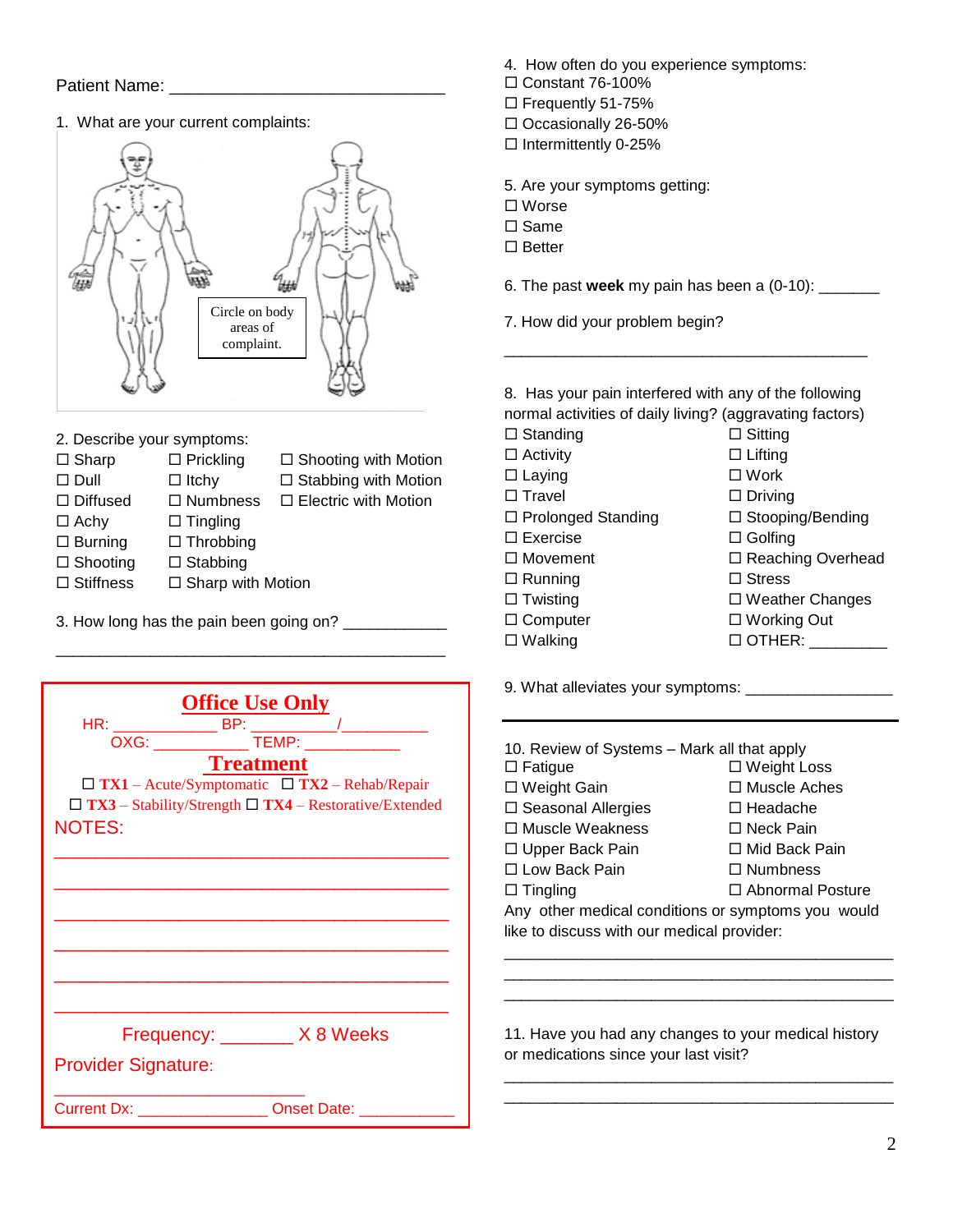| $\Box$ Not at all |                | 12. How much has the problem interfered with your work?<br>$\Box$ A little bit                  | □ Moderately | $\Box$ Quite a bit    | □ Extremely                  |                         |                         |                                                                                                                               |
|-------------------|----------------|-------------------------------------------------------------------------------------------------|--------------|-----------------------|------------------------------|-------------------------|-------------------------|-------------------------------------------------------------------------------------------------------------------------------|
|                   |                | 13. How much has the problem interfered with your social activities?                            |              |                       |                              |                         |                         |                                                                                                                               |
| $\Box$ Not at all |                | $\Box$ A little bit                                                                             | □ Moderately | $\square$ Quite a bit | □ Extremely                  |                         |                         |                                                                                                                               |
|                   |                | 14. Who else have you seen for your problem?                                                    |              |                       |                              |                         |                         |                                                                                                                               |
| □ Chiropractor    |                | $\Box$ Neurologist                                                                              |              |                       | □ Primary Care Physician     |                         |                         |                                                                                                                               |
|                   |                |                                                                                                 |              |                       | □ Other: ______________      |                         |                         |                                                                                                                               |
|                   |                |                                                                                                 |              | $\Box$ No one         |                              |                         |                         |                                                                                                                               |
|                   |                | 15. Do you consider this problem to be severe?                                                  |              |                       | $\Box$ Yes                   | $\square$ Yes, at times |                         | $\Box$ No                                                                                                                     |
|                   |                | 16. Over the past two weeks, how often have you been bothered by any of the following problems? |              |                       |                              |                         |                         |                                                                                                                               |
|                   |                |                                                                                                 |              | Not at all            | <b>Several Days</b>          | More than $\frac{1}{2}$ | <b>Nearly every</b>     |                                                                                                                               |
|                   |                |                                                                                                 |              |                       |                              | the days                | day                     |                                                                                                                               |
|                   |                | Little interest or pleasure in doing things                                                     |              | $\mathbf 0$           | $\mathbf{1}$                 | $\mathbf{2}$            | 3                       |                                                                                                                               |
|                   |                | Feeling down, depressed or hopeless                                                             |              | $\mathbf 0$           | $\mathbf{1}$                 | $2^{\circ}$             | 3                       |                                                                                                                               |
|                   |                |                                                                                                 |              |                       |                              |                         |                         |                                                                                                                               |
|                   |                | 17. Females only: When was your last Menstrual period? _________________________                |              |                       |                              |                         |                         |                                                                                                                               |
|                   |                | 18. What is your: Height____________ Weight _____________ Date of Birth _________               |              |                       |                              |                         |                         |                                                                                                                               |
|                   |                | <b>Occupation</b><br>19. Have you had labs done recently (within last 6 months)?                |              |                       |                              | □ Yes                   | $\Box$ No               |                                                                                                                               |
|                   |                |                                                                                                 |              |                       |                              |                         |                         |                                                                                                                               |
|                   |                | 20. Have you ever been told you had diabetes or a problem with blood sugar? Yes/No              |              |                       |                              |                         |                         |                                                                                                                               |
|                   |                |                                                                                                 |              |                       |                              |                         |                         | 21. For each of the conditions listed below, place a check in the "Past" column if you have had the condition in the past. If |
|                   |                | you presently have a condition listed below, place a check in the "Present" column.             |              |                       |                              |                         |                         |                                                                                                                               |
| Past              | <b>Present</b> |                                                                                                 | $\Box$       | $\Box$                | <b>Kidney Disorders</b>      | $\Box$                  | $\Box$                  | <b>Gastric reflux</b>                                                                                                         |
| $\Box$            | $\Box$         | Headaches                                                                                       | $\Box$       | $\Box$                | <b>Bladder Infection</b>     | $\Box$                  | $\Box$                  | Irritable Bowel-                                                                                                              |
| $\Box$            | $\Box$         | Neck Pain                                                                                       | $\Box$ .     | $\Box$                | <b>Painful Urination</b>     |                         |                         | Syndrome/IBS                                                                                                                  |
| $\Box$            | $\Box$         | Upper Back Pain                                                                                 | $\Box$       | $\Box$                | Loss of Bladder Control      | $\Box$                  | $\Box$                  | <b>Neuropathy</b>                                                                                                             |
| $\Box$            | $\Box$         | Mid-Back Pain                                                                                   | $\Box$       | $\Box$                | Abnormal Weight Loss         | $\Box$                  | $\Box$                  | Weakness                                                                                                                      |
| □                 | $\Box$         | Low Back Pain                                                                                   | $\Box$       | $\Box$                | <b>Abnormal Weight Gain</b>  | $\Box$                  | $\Box$                  | Fibromyalgia                                                                                                                  |
| $\Box$            | $\Box$         | <b>Shoulder Pain</b>                                                                            | $\Box$       | $\Box$                | Loss of Appetite             | $\Box$                  | $\Box$                  | Gout                                                                                                                          |
| $\Box$            | $\Box$         | Elbow/Upper Arm                                                                                 | $\Box$       | $\Box$                | <b>Abdominal Pain</b>        | $\Box$                  | $\Box$                  | Sleep apnea                                                                                                                   |
| $\Box$            | $\Box$         | Wrist Pain                                                                                      | $\Box$       | $\Box$                | <b>Ulcer</b>                 | $\Box$                  | $\Box$                  | <b>Snoring</b>                                                                                                                |
| $\Box$            | $\Box$         | Hand Pain                                                                                       | $\Box$       | $\Box$                | Hepatitis                    | $\Box$                  | $\Box$                  | <b>Shortness of breath</b>                                                                                                    |
| $\Box$            | $\Box$         | Hip Pain                                                                                        | $\Box$       | $\Box$                | <b>Gall Bladder Disorder</b> | $\Box$                  | $\Box$                  | <b>Palpitations</b>                                                                                                           |
| $\Box$            | $\Box$         | Upper Leg Pain                                                                                  | $\Box$       | $\Box$                | Liver                        | $\Box$                  | $\Box$                  | Heart arrhythmia                                                                                                              |
| $\Box$            | $\Box$         | Knee Pain                                                                                       | $\Box$       | $\Box$                | <b>General Fatigue</b>       | $\Box$                  | $\Box$                  | Anxiety                                                                                                                       |
| Ц                 | $\Box$         | Ankle/Foot Pain                                                                                 | $\Box$       | $\Box$                | Muscular Incoordination      | $\Box$                  | $\Box$                  | <b>Sexual dysfunction</b>                                                                                                     |
| $\Box$            | $\Box$         | Jaw Pain                                                                                        | $\Box$       | $\Box$                | <b>Visual Disturbances</b>   | $\Box$                  | $\Box$                  | <b>Itching</b>                                                                                                                |
| $\Box$            | $\Box$         | Joint Pain/Stiffness                                                                            | $\Box$       | $\Box$                | <b>Dizziness</b>             | $\Box$                  | $\Box$                  | <b>Psoriasis</b>                                                                                                              |
| $\Box$            | $\Box$         | Arthritis                                                                                       | $\Box$       | $\Box$                | <b>Diabetes</b>              | $\Box$                  | $\Box$                  | Hyperthyroid                                                                                                                  |
| $\Box$            | $\Box$         | Rheum. Arthritis                                                                                | $\Box$       | $\Box$                | <b>Excessive Thirst</b>      | $\Box$                  | $\Box$                  | <b>Hypothyroid</b>                                                                                                            |
| $\Box$            | $\Box$         | Cancer                                                                                          | $\Box$       | $\Box$                | <b>Frequent Urination</b>    |                         |                         |                                                                                                                               |
| $\Box$            | $\Box$         | Tumor                                                                                           | $\Box$       | $\Box$                | Smoking/Tobacco Use          |                         | <b>For Males Only</b>   |                                                                                                                               |
| $\Box$            | $\Box$         | Asthma                                                                                          | $\Box$       | $\Box$                | Drug/Alcohol Dependence      | $\Box$                  | $\Box$                  | <b>Prostate</b>                                                                                                               |
| $\Box$            | $\Box$         | <b>Chronic Sinusitis</b>                                                                        | $\Box$       | $\Box$                | Allergies                    | $\Box$                  | $\Box$                  | $Low - T$                                                                                                                     |
| $\Box$            | $\Box$         | <b>Other Breathing</b>                                                                          | $\Box$       | $\Box$                | <b>Depression</b>            | $\Box$                  | $\Box$                  | ΕD                                                                                                                            |
|                   |                | <b>Abnormalities</b>                                                                            | $\Box$       | $\Box$                | <b>Systemic Lupus</b>        |                         |                         |                                                                                                                               |
| $\Box$            | $\Box$         | <b>Dermatitis</b>                                                                               | $\Box$       | $\Box$                | Epilepsy                     |                         | <b>For Females Only</b> |                                                                                                                               |
| $\Box$            | $\Box$         | Rash                                                                                            | $\Box$       | $\Box$                | <b>HIV/AIDS</b>              | $\Box$                  | $\Box$                  | <b>Birth Control Pills</b>                                                                                                    |
| $\Box$            | $\Box$         | Eczema                                                                                          | $\Box$       | $\Box$                | Anemia                       | $\Box$                  | $\Box$                  | <b>Hot flashes</b>                                                                                                            |
| $\Box$            | $\Box$         | <b>High Blood Pressure</b>                                                                      | $\Box$       | $\Box$                | <b>Vitamin D Deficiency</b>  | $\Box$                  | $\Box$                  | Polycystic ovarian                                                                                                            |
| $\Box$            | $\Box$         | <b>Heart Attack</b>                                                                             | $\Box$       | $\Box$                | <b>Metabolic syndrome</b>    |                         | disease                 |                                                                                                                               |
| $\Box$            | $\Box$         | <b>Chest Pains</b>                                                                              |              |                       | pre-diabetic                 | $\Box$                  | $\Box$                  | <b>Infertility</b>                                                                                                            |
| $\Box$            | $\Box$         | <b>Stroke</b>                                                                                   | $\Box$       | $\Box$                | <b>Bariatric surgery</b>     | $\Box$                  | $\Box$                  | <b>Painful periods</b>                                                                                                        |
| $\Box$            | $\Box$         | Angina                                                                                          | $\Box$       | $\Box$                | <b>Sleep Disturbances</b>    | $\Box$                  | $\Box$                  | <b>Hormonal Replacement</b>                                                                                                   |
| $\Box$            | $\Box$         | <b>Kidney Stones</b>                                                                            | $\Box$       | $\Box$                | <b>Mood changes</b>          | $\Box$                  | $\Box$                  | Pregnancy                                                                                                                     |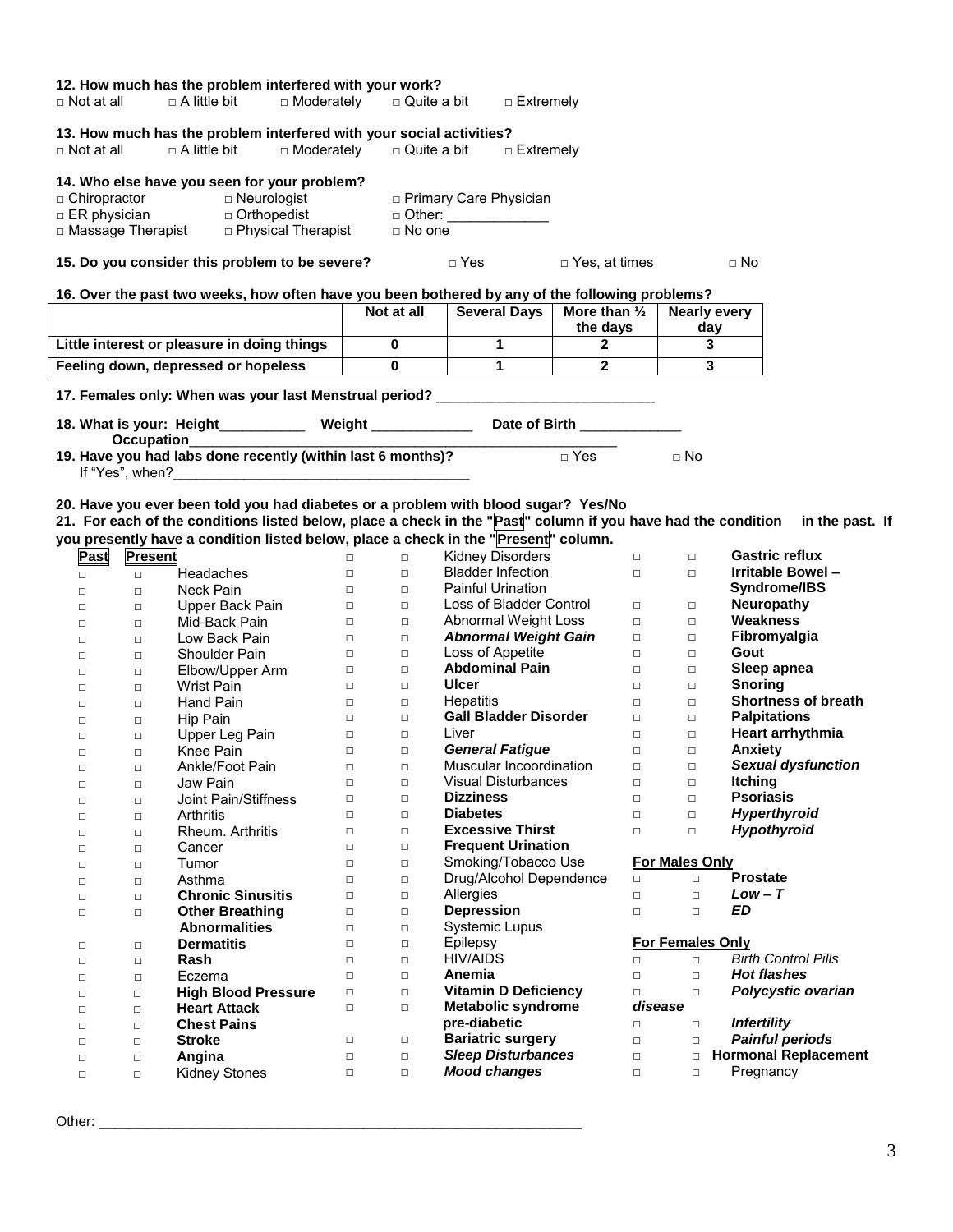\_\_\_\_\_\_\_\_\_\_\_\_\_\_\_\_\_\_\_\_\_\_\_\_\_\_\_\_\_\_\_\_\_\_\_\_\_\_\_\_\_\_\_\_\_\_\_\_\_\_\_\_\_\_\_\_\_\_\_\_\_\_\_\_\_\_\_\_\_\_\_\_\_\_\_\_\_\_\_\_

| 23. List all of the over-the-counter medications you are currently taking:                                                                                                                                                  |
|-----------------------------------------------------------------------------------------------------------------------------------------------------------------------------------------------------------------------------|
| ,我们也不能在这里,我们也不能不能不能不能不能不能不能不能不能不能不能。""我们,我们也不能不能不能不能不能不能不能不能不能不能不能不能不能不能。""我们,我们<br>24. List all Allergies (medications, food, seasonal, etc.) you may have:                                                                |
| 25. List all surgical procedures you have had:                                                                                                                                                                              |
| 26. How would you rate your overall Health?<br>□ Excellent<br>□ Very Good   □ Good   □ Fair<br>□ Poor                                                                                                                       |
| 27. What type of exercise do you do?<br>□ Moderate □ Light □ None<br>$\Box$ Strenuous                                                                                                                                       |
| 28. What activities do you do at work?<br>$\square$ Most of the day $\square$ Half the day $\square$ A little of the day<br>$\sqcap$ Sit:                                                                                   |
| 29. What activities do you do outside of work? _________________________________<br>30. What concerns you the most about your problem; what does it prevent you from doing?                                                 |
| 31. Have you ever been hospitalized? Dealth Divids The Divid Mo                                                                                                                                                             |
| 32. Indicate if you have any immediate family members with any of the following (Please indicate the relationship to you):<br>□ Rheumatoid Arthritis      □ Diabetes<br>□ Heart Problems        □ Cancer (s<br>$\Box$ Lupus |
| 33. Have you had any past injuries or trauma, such as car accidents (ever?), falls, sports injuries, etc.?<br>If "Yes", please provide details:<br>$\Box$ No<br>□ Yes                                                       |
| ,我们也不能在这里,我们也不能在这里的时候,我们也不能会不能会不能会不能会不能会不能会不能会。""我们的人们,我们也不能会不能会不能会不能会不能会不能会不能会不<br>34. Is there anything else you wish to let us know about you visit today? $\Box$ Yes<br>$\Box$ No                                       |
| Patient Signature: Management Control of Table 1999                                                                                                                                                                         |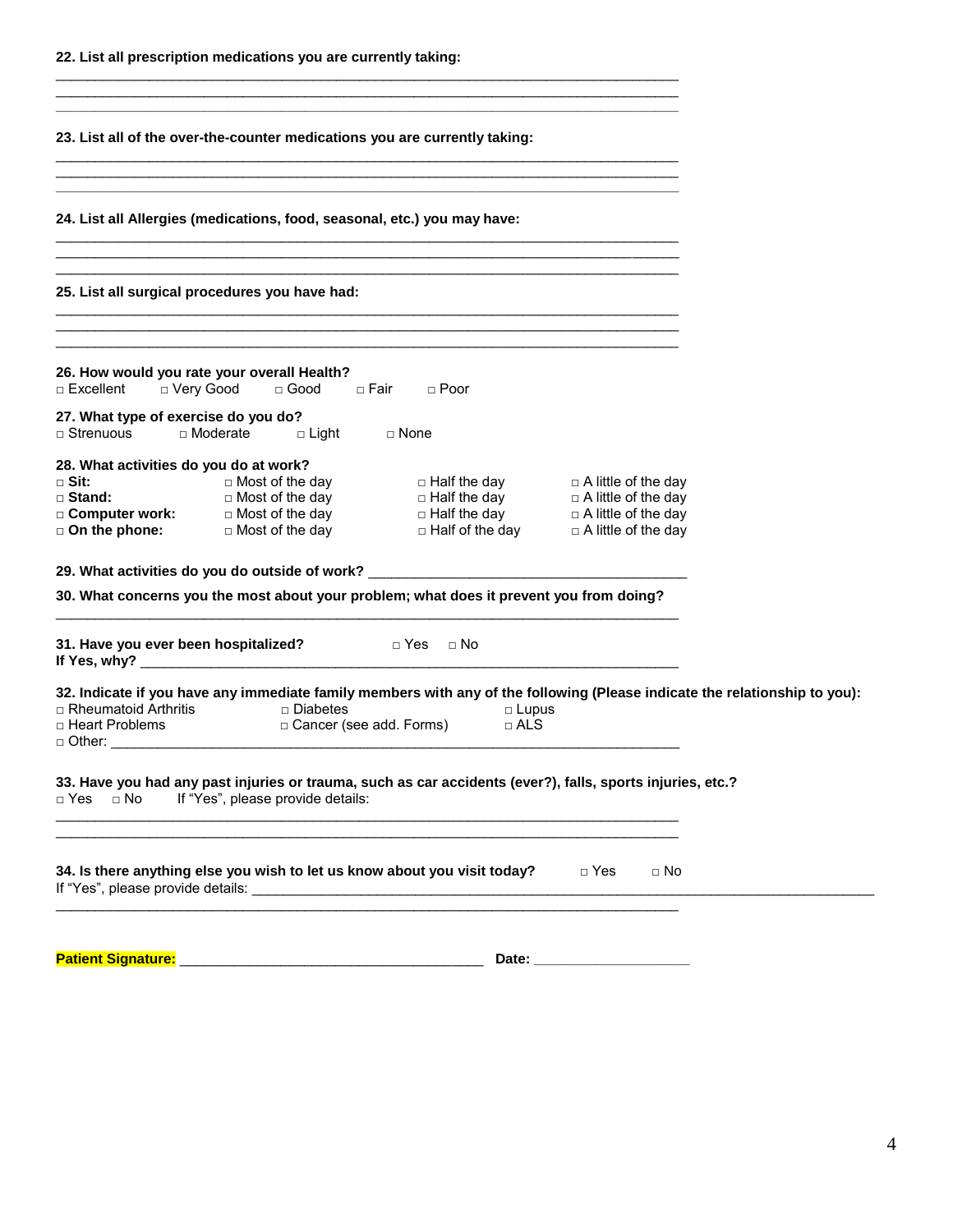# **Informed Consent**

Every type of health care is associated with some risk of a potential problem. This includes manual therapy and/or chiropractic care. We want you to be informed about potential problems associated with manual therapy and/or chiropractic health care before consenting to treatment.

**Stroke:** Stroke is the most serious problem associated with manual therapy and/or chiropractic care. Stroke means that a portion of the brain does not receive oxygen from the blood stream. The results can be temporary or permanent dysfunction of the brain, with a very rare complication of death. The chiropractic adjustment that is related to the vertebral artery stroke is called Extension-Rotation-Thrust Atlas Adjustment. We DO NOT use this type of adjustments on our patients. Other types of neck adjustments may also potentially be related to vertebral artery strokes, but no one is certain. The most recent studies (Journal of the CCA Vol. 37, No. 2, June 1993) estimate that the incidence of this type of stroke is 1 per every 3,000,000 upper neck adjustments. This means that an average chiropractic would have to be in practice for hundreds of years before they would statistically be associated with a single patient stroke.

**Disk Herniations:** Disk herniation that create pressure on a spinal nerve, or the spinal cord are frequently successfully treated by chiropractors and chiropractic adjustment, traction, etc. This includes both in the neck and back. Yet, occasionally, chiropractic treatment (adjustments, traction, etc.) will aggravate the problem and rarely, surgery may cause a disc problem if the disc is in a weakened condition. These problems occur so rarely that there are o available statistics to quantify their probability.

**Soft Tissue Injury:** Soft tissue primarily refers to muscles and ligaments. Muscles move bones and ligaments limit joint movement. These problems occur so rarely that there are no available statistics to quantify their probability.

**Rib Fractures:** The ribs are found only in the thoracic spine or mid-back. They extend from your back to your front chest area. Rarely, a chiropractic adjustment will crack a rib bone, and this is referred to as a fracture. This occurs only on patients who have weakened bones from conditions such as osteoporosis. Osteoporosis can be detected on your x-rays. We adjust all patients very carefully, and especially those with osteoporosis on their x-rays. These problems occur so rarely that there are no available statistics to quantify their probability.

**Physical Therapy Burns:** Some machines we use generate heat. We also use both heat and ice, and occasionally recommend them for home use. Everyone's skin has different sensitivity to these modalities and rarely, heat or ice can burn or irritate the skin. The result is a temporary increase in skin pain, and there may be some blistering of the skin. These problems occur so rarely that there are no available statistics to quantify their probability.

**Soreness:** It is common in manual therapy and/or chiropractic care, traction, massage therapy, exercise, etc., to result in a temporary increase in soreness in the region being treated. This is nearly always a temporary symptom that occurs while your body is undergoing therapeutic change. It is not dangerous, but if it occurs, be sure to inform your physician.

**Other Problems:** There may be other problems or complications that might arise from massage therapy treatment other than those noted above. These other problems or complications occur so rarely that it is not possible to anticipate and/or explain them all in advance of treatment.

| <b>Patient Name (Printed)</b> | Date |
|-------------------------------|------|
| <b>Patient Signature</b>      |      |
| Parent/Guardian Signature     |      |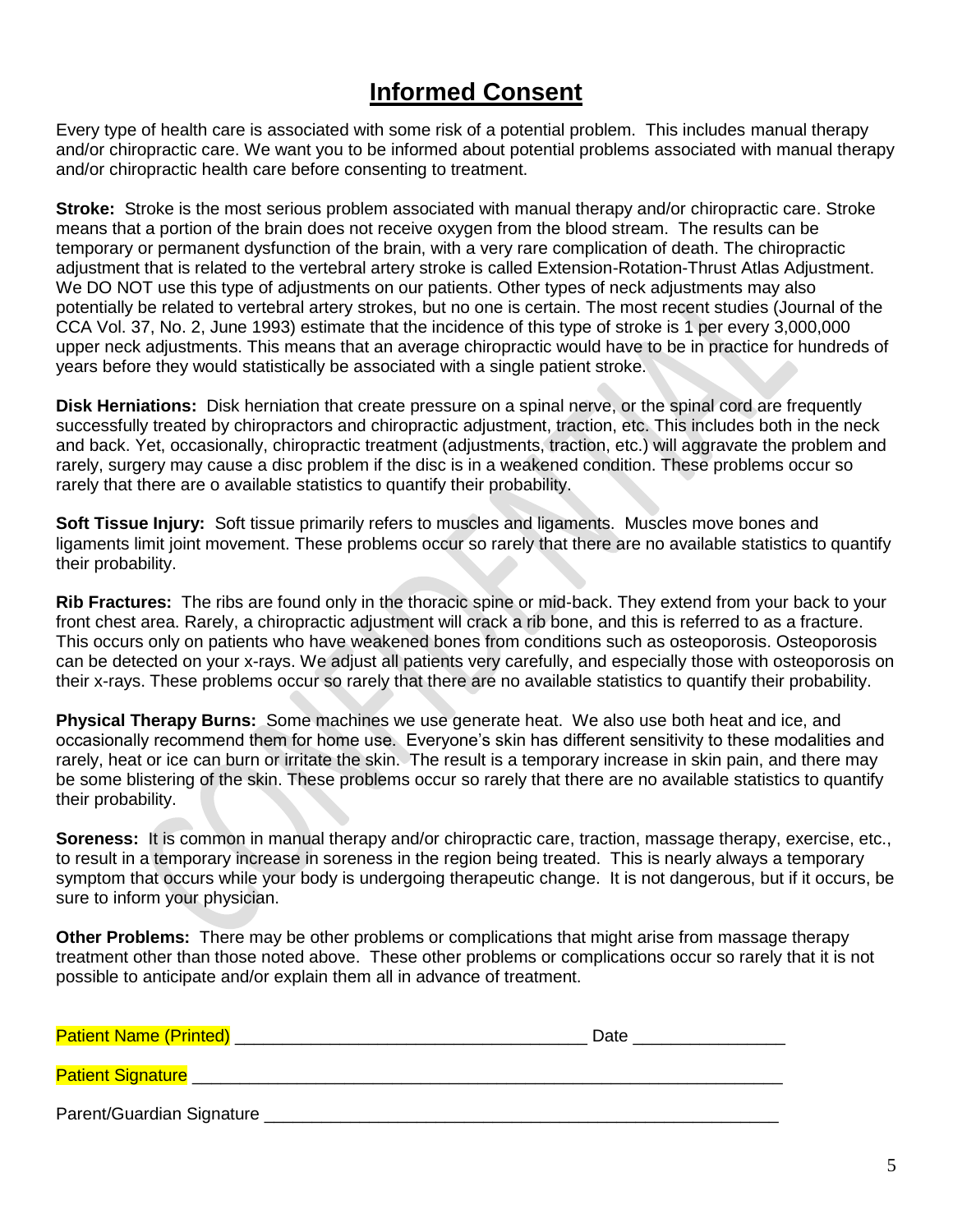# **Assignment of Benefits**

The undersigned patient and/or responsible party, in addition to continuing personal responsibility, and in consideration of treatment rendered or to be rendered, grants and conveys for deferred payment to VRx Medical, a lien and assignment against the proceeds of the patient's insurance settlement with all the following rights, power, and authority:

**RELEASE OF INFORMATION:** You are authorized to release information concerning my condition and treatment to my insurance company, attorney or insurance adjustor for purposes of processing my claim for benefits and payment for services rendered to me.

**IRREVOCABLE ASSIGNMENT OF RIGHTS:** You are assigned the exclusive, irrevocable right to any cause of action that exists in my favor against any insurance company for the terms of the policy, including the exclusive, irrevocable right to receive payment for such services, make demand in my name for payment, and prosecute and receive penalties, interest, court loss, or other legally compensable amounts owned by an insurance company in accordance with Article 21.55 of the Texas Insurance Code to cooperate, provide information as needed, and appear as needed, wherever to assist in the prosecution of such claims for benefits upon request.

**DEMAND FOR PAYMENT:** To any insurance company providing benefits of any kind to me/us for treatment rendered by the physician/facility named above within 5 days following your receipt of such bill for services to the extent of such bills are payable under the terms of the policy. This demand specifically conforms to Sec. 542.057 of the Texas Insurance Code, and Article 21.55 of the Texas Insurance Code, providing for attorney fees, 18% penalty, court cost, and interest from judgment, upon violation. I further instruct the provider to make all checks payable to VRx Medical at 2430 Justin Rd, Suite B, Highland Village, Tx 75077.

**STATUTE OF LIMITATIONS:** I waive my rights to claim any statute of limitations regarding claims for services rendered or to be rendered by the physician/facility named above, in addition to reasonable cost of collection, including attorney fees and court cost incurred.

**LIMITED POWER OF ATTORNEY:** I hereby grant to the physician/facility named above power to endorse my name upon any checks, drafts, or other negotiable instrument representing payment from any insurance company representing payment for treatment and healthcare rendered by the physician/facility named above. I agree that any insurance payment representing an amount in excess of the charges for treatment rendered will be credited to my/our account or forwarded to my/our address upon request in writing to the physician/facility named above.

**REJECTION IN WRITING:** I hereby authorize the physician/clinic named above to establish a PIP or UM/UIM claim on my behalf. I also instruct my insurance carrier to provide upon request to the provider/clinic named above, any rejections in writing as they apply to my lack of PIP or UM/UIM coverage. I allege that electronic signatures are not adequate proof of rejection, and are invalid to establish rejection, and instruct my carrier to provide only copies of my original signature regarding rejection as evidence of rejection of PIP or UM/UIM.

**TERMINATION OF CARE:** I hereby acknowledge and understand that if I do not keep appointments as recommended to me by my caring doctor at this clinic, he/she has full and complete right to terminate responsibility for my care and relinquish any disability granted me within a reasonable period of time. If during the course of my care, my insurance company requires me to take an examination from any other doctor; I will notify this physician/facility immediately. I understand the failure to do so may jeopardize my case.

| <b>Patient Name (Printed)</b> | Date |
|-------------------------------|------|
|                               |      |
| <b>Patient Signature</b>      |      |

Parent/Guardian Signature \_\_\_\_\_\_\_\_\_\_\_\_\_\_\_\_\_\_\_\_\_\_\_\_\_\_\_\_\_\_\_\_\_\_\_\_\_\_\_\_\_\_\_\_\_\_\_\_\_\_\_\_\_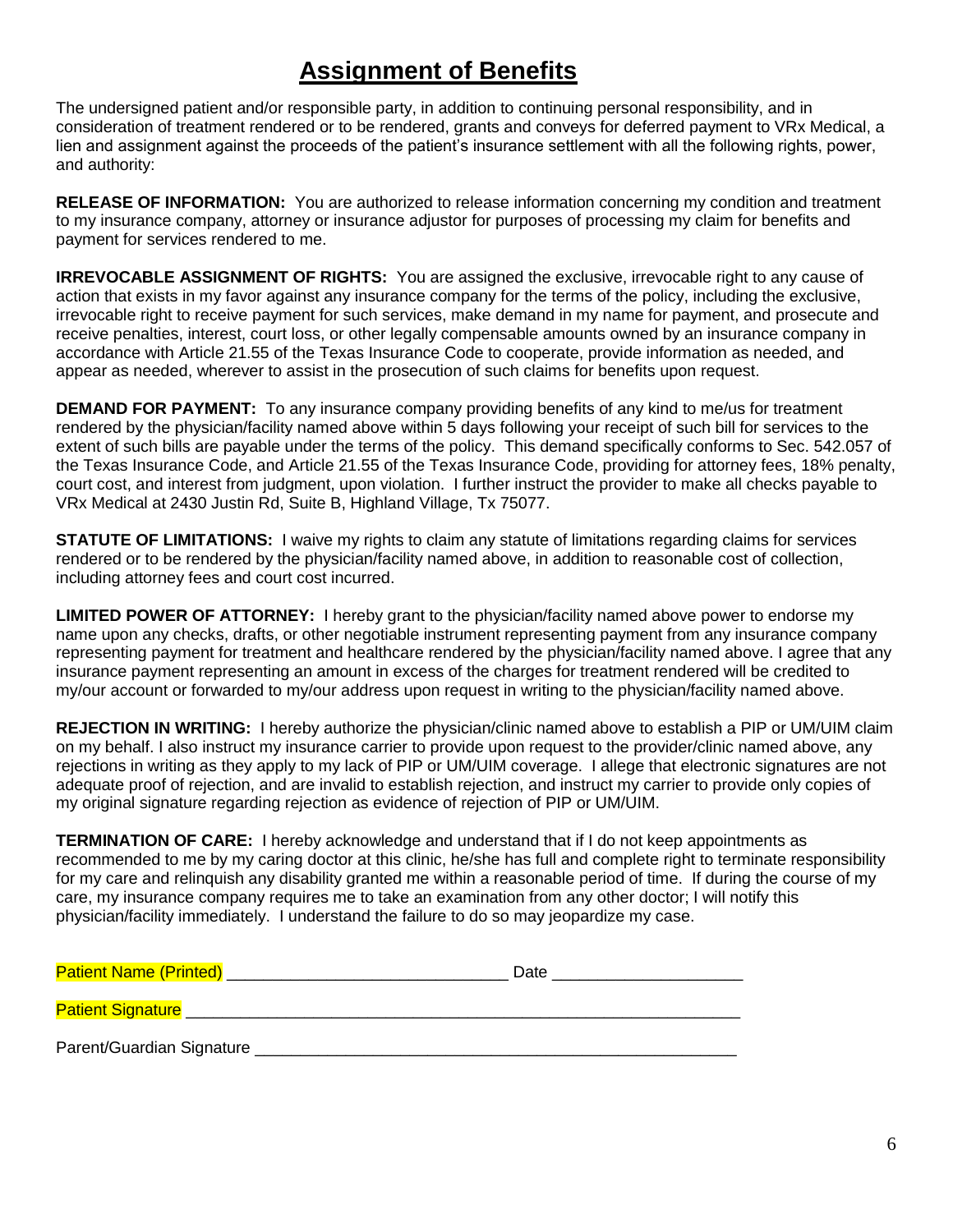## **HIPAA Disclosure**

#### **Standard Authorization of Use and Disclosure of Protected Health Information**

The information covered by this authorization includes:

#### All Patient Medical Records

#### **Persons Authorized to Use or Disclose Information**

Information listed above will be used or disclosed by:

- o VRx Medical, PLLC
- o Village Chiropractic & Medical Massage Rx
- o Medical Massage Rx
- o Medical Massage Rx II

#### **Personal Representatives and Emergency Contacts:**

|                                                                                                                      | Relationship: |
|----------------------------------------------------------------------------------------------------------------------|---------------|
|                                                                                                                      |               |
| Name:                                                                                                                | Relationship: |
| <u> 1980 - Jan Stein Stein Stein Stein Stein Stein Stein Stein Stein Stein Stein Stein Stein Stein Stein Stein S</u> |               |
| Phone Number: _________________                                                                                      |               |

I hereby authorize the request and release of PHI held by VRx Medical to the above personal representative. By appointing the person named on this form as a personal representative, I understand that I am authorizing VRx Medical to give this person(s) access to PHI, the right to talk to VRx Medical about medical care, and the right to make decisions that will bind me.

#### **Right to Terminate or Revoke Authorization**

 You may revoke or terminate this authorization by submitting a written revocation to this office and contact the Privacy Officer.

I understand this office will not condition my treatment or payment on whether I provide authorization for the requested use or disclosure.

I have read the above and hereby authorize Village Chiropractic & Medical Massage Rx to use my protected information for the listed reasons.

| <b>Patient Name (Printed)</b> | Date |
|-------------------------------|------|
| <b>Patient Signature</b>      |      |
| Parent/Guardian Signature     |      |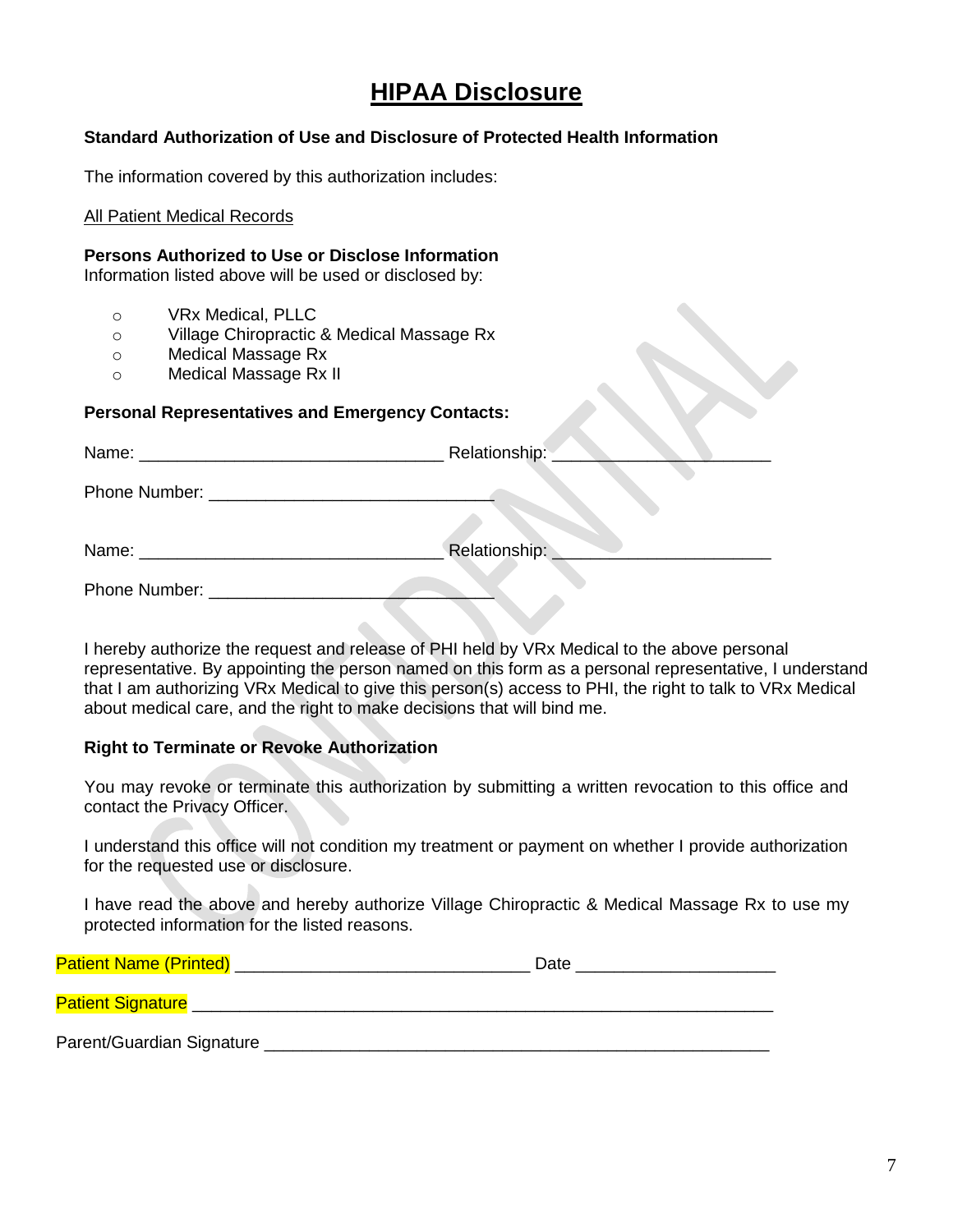# **FINANCIAL POLICY**

#### **Please initial next to each section indicating your acknowledgement:**

**REFERRALS:** If you have a managed care plan, an HMO, or similar plan that requires a referral, you will need a referral from your primary care physician to see our providers. If your insurance requires a referral that is generated through them, you must reach out to your primary care office for them to call your insurance. It is not our responsibility to generate a referral for ourselves. **If we have not received this referral prior to your arrival at our office, your appointment will either be rescheduled or you may be responsible for the entire bill. It is your responsibility to know if a referral is required and to obtain one.**

**INSURANCE BENEFITS:** Please be aware that when a patient requires a visit to a health care provider, there are diagnostic tests or procedures that may be suggested for appropriate care that may be done by one of our providers. These procedures may be done during the normal course of the exam by specialized personnel. Although necessary as part of routine evaluations, insurance companies often categorize these as procedures. **Depending on your insurance policy provisions, these procedures may fall under a separate benefit other than your office co-pay, such as a deductible or coinsurance**. In most cases, exact insurance benefits cannot be determined until the insurance company receives and processes the claim. Therefore, any estimate for services will be considered an estimate only and any payment will be considered a partial-payment until such time that the insurance company processes your claim. Your insurance is a contract between you and your insurance carrier; payment for services is ultimately your responsibility. It is extremely important for you to know your coverage. Many of the diagnostic and therapeutic procedures performed in our office (such as those listed above and others) are considered additional costs by your insurance company. Your health care providers are not aware of what additional costs may be incurred and will not review that with you. As health care providers, our physicians may recommend a diagnostic or therapeutic procedure available only to specialist physicians in order to provide you with the best possible treatment. If you have concerns regarding the cost of any procedure, you may ask your provider to discuss the cost BEFORE the procedure is performed.

WAIVER OF CONFIDENTIALITY: You understand if this account is submitted to an attorney or collection agency, if we have to litigate in court, or if your past due status is reported to a credit reporting agency, the fact that you received treatment and the type of treatment received at our office may become a matter of public record or disclosed to third parties.

**MOTOR VEHICLE ACCIDENT:** Our offices only accept personal injury protection claims. As a courtesy to our patients, if you have a personal injury protection claim open and allow VRx Medical to be directly reimbursed we will accept liability insurance for any balance over what your personal injury pays to VRx Medical. VRx Medical does not accept LOP or LIAB only cases. If you have any further questions in regards to motor vehicle accidents please feel free to reach out to our MVA specialist.

**TRANSFERRING OF RECORDS:** You will need to request in writing, and pay a copying fee of \$25 PRIOR to sending copies of your records to another doctor or organization. You authorize us to include all relevant information, including your payment history and hereby indemnify and hold us harmless for any claims or damages resulting from our providing records pursuant to your request. If you request records to be transferred from another doctor or organization to us, you authorize us to receive all relevant information, including your payment history.

**FORMS FEE:** Please allow 5-7 business days to complete all forms that require a physician signature and medical review (i.e., Worker's Comp, FMLA, Short-term disability (STD), other extended leave of absence, etc.) The physician must take the time to fill out the forms and as such may charge for each record requested, a \$30.00 Forms Fee. Each time a correction needs to be made to a form; another Forms Fee will be charged to the account. Additional medical records request will also have a \$40.00 assigned fee.